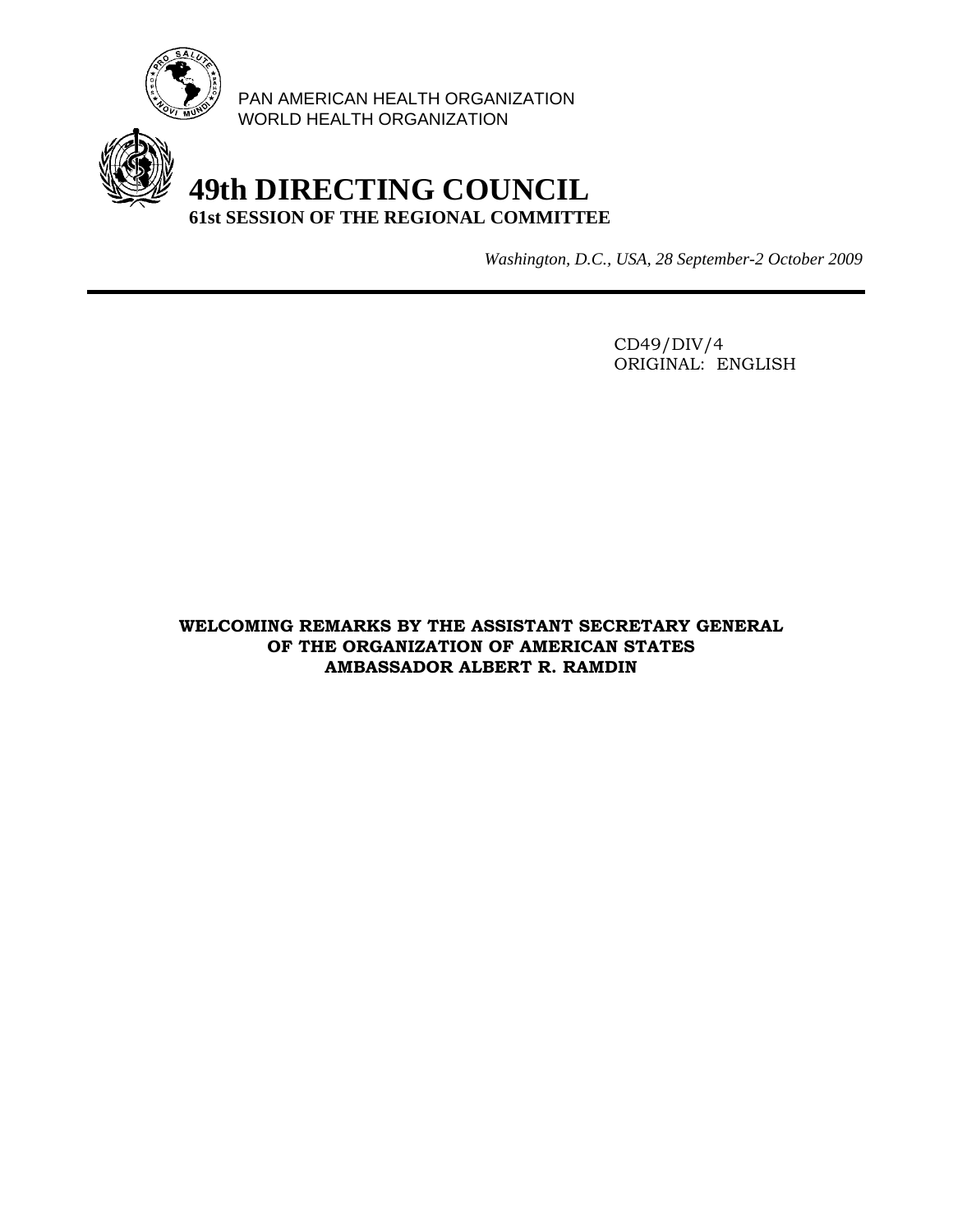# **ORGANIZATION OF AMERICAN STATES**



#### **ADDRESS BY**

### **AMBASSADOR ALBERT R. RAMDIN ASSISTANT SECRETARY GENERAL**

**AT** 

## **OPENING MEETING OF THE 49TH DIRECTING COUNCIL 61ST Session of the Regional Committee**

**Headquarters Pan American Health Organization September 28th, 2009 Washington D.C.**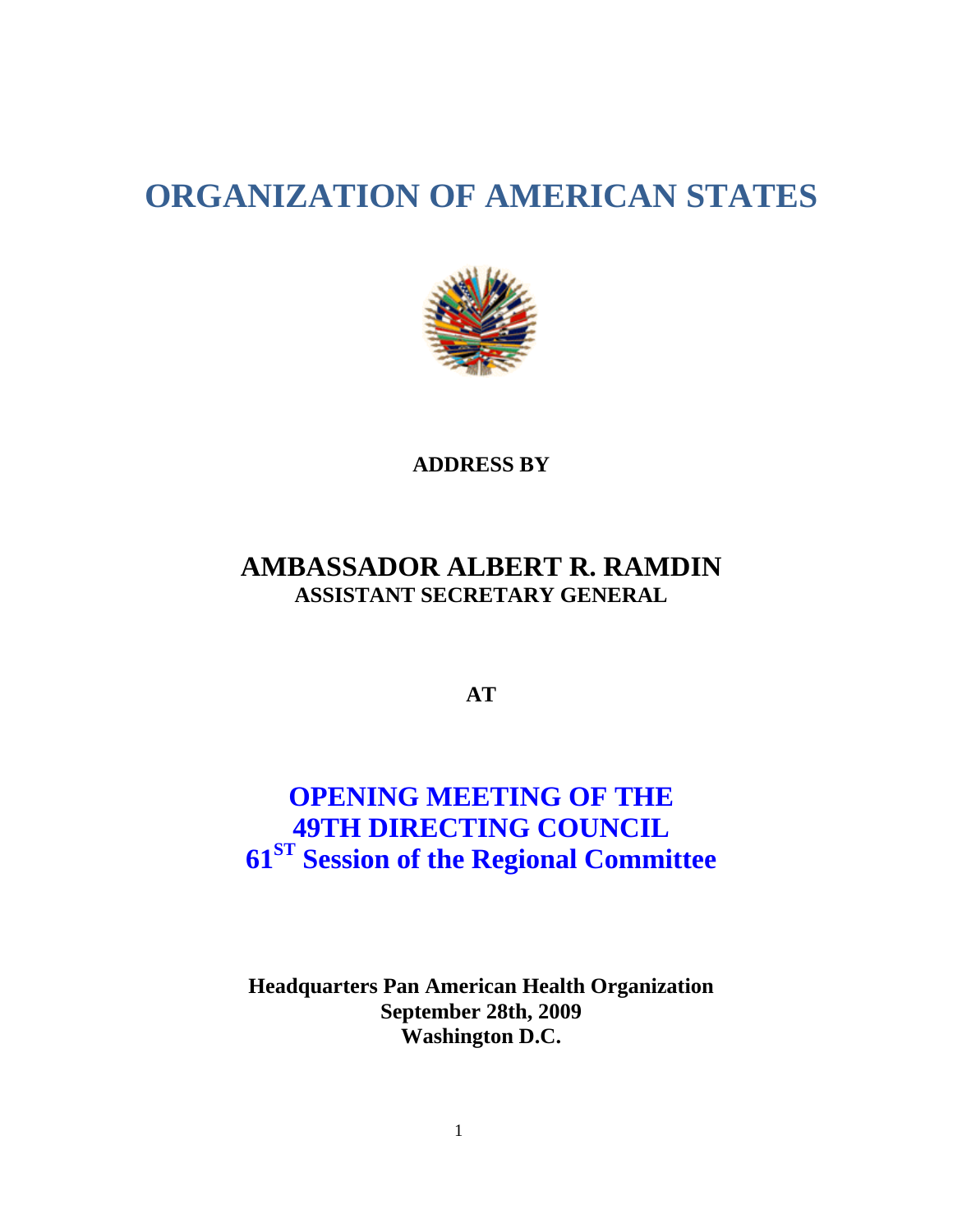Dr. Jose Gomes Temporao, Minister of Health of Brazil and Outgoing President, Distinguished Ministers of Health of the Americas, Dr. Margaret Chan, Director-General of the World Health Organization, Dr. Mirta Roses, Director of the Pan American Health Organization, Distinguished Permanent Representatives to the OAS, Dr. Hector Salazar Sanches, Representative of the Inter-American Development Bank, Distinguished Representatives from International and Regional Organizations, Distinguished Delegates, Ladies and gentlemen,

Recognizing the importance of this meeting, especially in the context of the challenges we all face at this moment, as we have heard from previous speakers, it is indeed a great pleasure and a distinct honor for me to join you here today in representation of the Organization of American States to address the 49th Directing Council.

The OAS has the highest regard for our sister organization PAHO. Our close working relationship, which extends far beyond our common allegiance to the inter-American system, has allowed us to cooperate on critical issues of concern and interest to the Americas. Indeed, in recent years our agendas have intertwined with great intensity thanks to the recognition that health, like other social development priorities have to be linked to the region's political agenda.

Through a multi-sectoral approach, the OAS has been working with PAHO on matters of occupational health and safety, health education and nutrition, and assistance to persons with disabilities, as well as organizing joint meetings on HIV/Aids and Avian Flu. We were also pleased to include the launching of the Health Agenda of the Americas in the OAS General Assembly in Panama City in 2007.

I commend Dr Mirta Roses and her very able staff for the leadership in assisting the people of this Hemisphere not only in creating better health care and services, but also for the humanitarian efforts and the short term relief when natural disasters hit our countries. I salute Dr Roses also for her unwavering support to strengthen the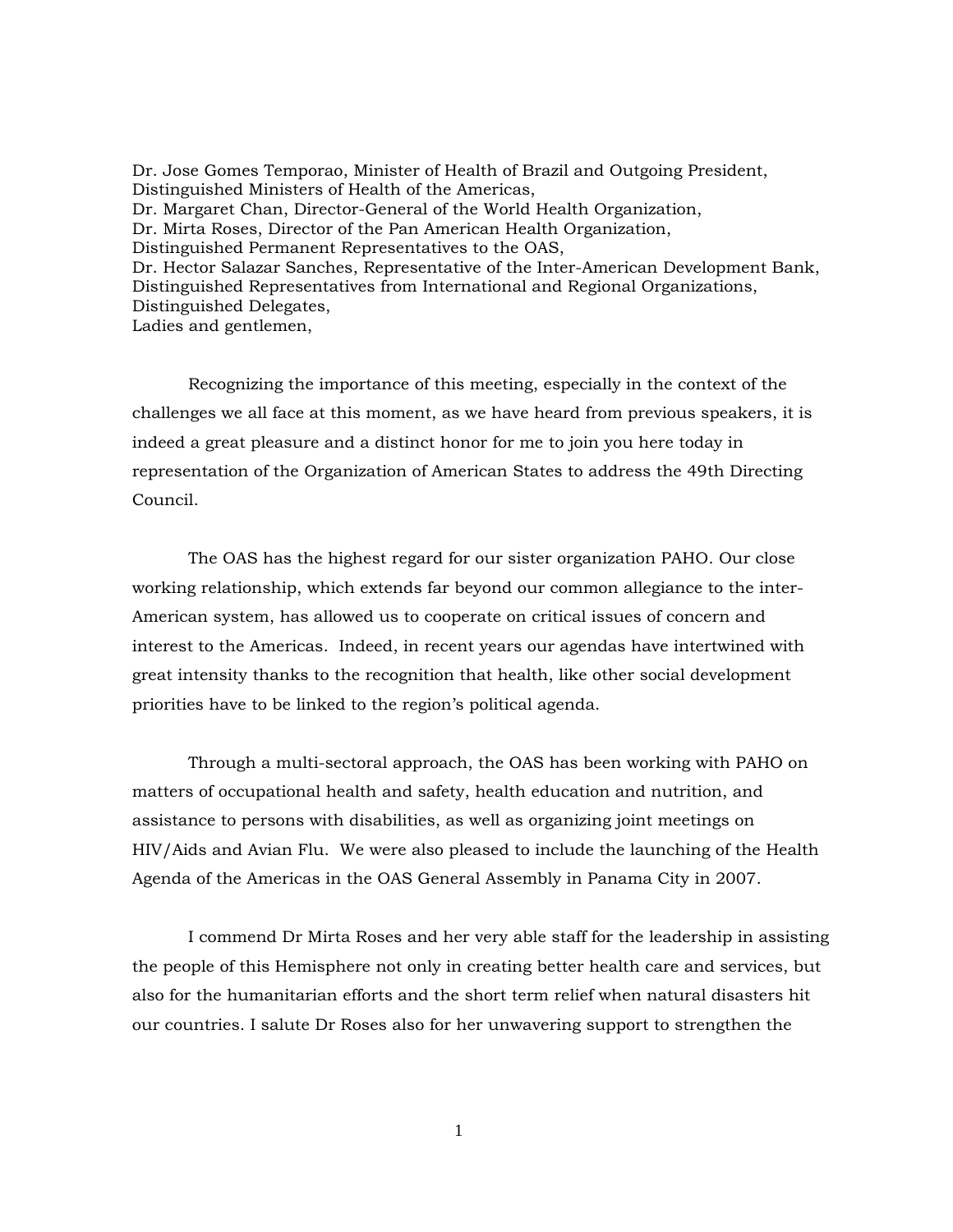collaboration between the inter-American institutions; you are indeed a trusted and valuable partner in this process, as you clearly demonstrated recently as a member of the First Inter-American Mission to the Republic of Haiti as well as through the many reports you submitted to us on the situation in Honduras.

On the situation in Honduras, as raised earlier by the distinguished Minister of Health of Brazil, I can inform you that the OAS also would like to see a peaceful and speedy solution in the current impasse leading towards a normalization of the democratic order in that country. In a short while the Permanent Council of the OAS will meet in a Special Session to discuss the latest developments.

We believe that to structurally foster peace, stability and prosperity in our societies, two sectors are of critical importance: education and health. Without an educated and healthy population we cannot translate our rich natural resources in productive assets, we will not be able to attract investments and become competitive, we will not be able to deliver efficient and timely services, increase productivity and generate an environment as much as possible free of instability and conflict.

Although significant progress has been made in the health sector in the Latin America and Caribbean region, countries continue to face pressing challenges: high levels of poverty, income inequality, social exclusion and discrimination, environmental degradation, just to name a few. Real and sustained development cannot take place where poverty and inequality persists.

There is no doubt in my mind that development challenges including health, if not addressed in a timely and effective manner, can undermine democratic governability, political stability, and deteriorate the security environment.

Therefore, we have taken note of PAHO's recommendation to member states that the health and well-being of the citizens of Americas require not only a strong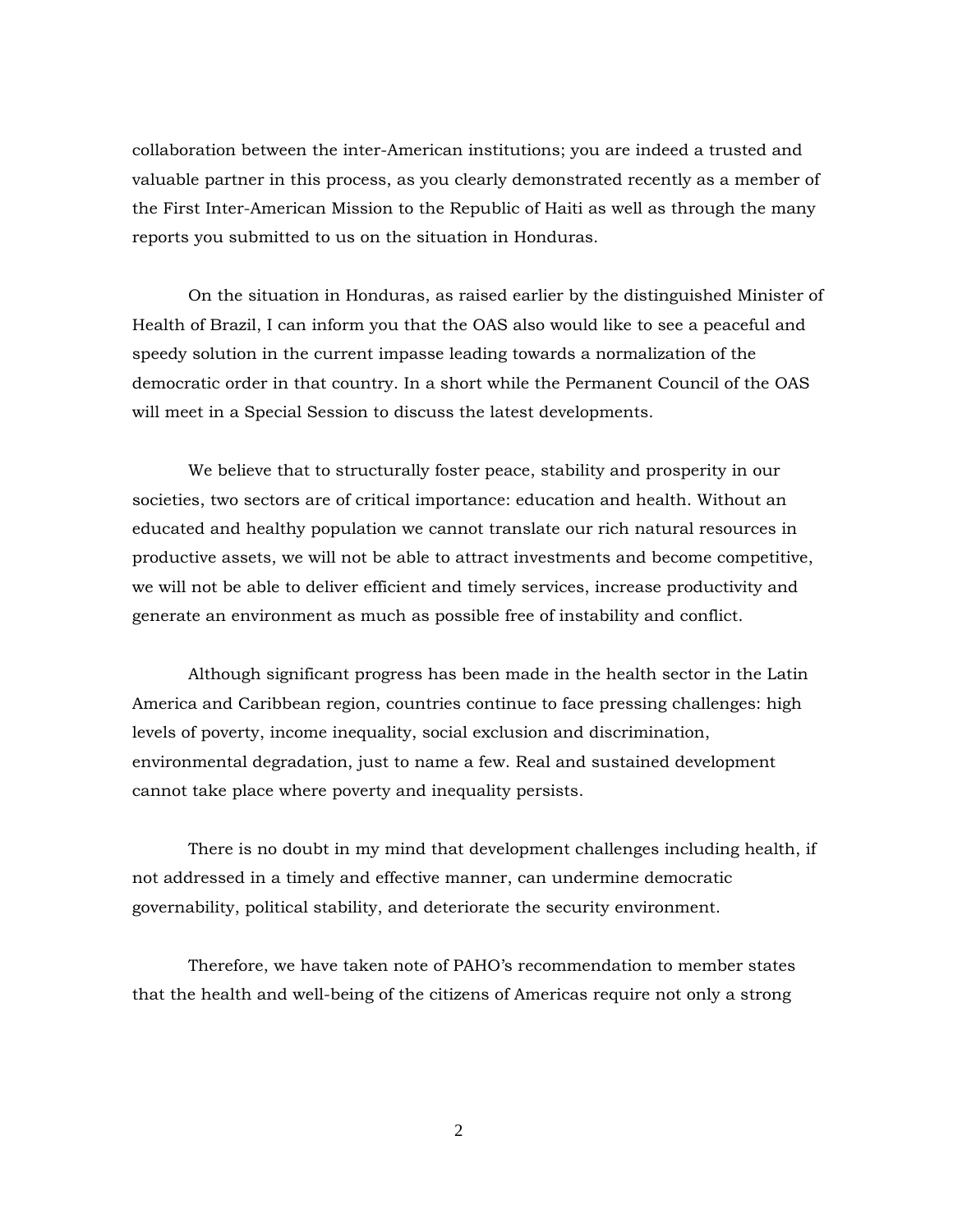political commitment but also the integration of development and health policies. We fully share and support these views.

We need to include the social agenda in the political agenda of the hemisphere in a meaningful way, because the people of the Americas want to see the results of a democratic framework and not only in macro economic terms, but in a concrete and measurable way for them, they want to see their disposal income grow, see their children go to school, progress in life in a safe environment, in general they are looking for a significant improvement in their quality of life.

For this we need to foster a new developments paradigm, in which education and health should be critical elements. I am speaking of a development paradigm that more than before focuses on the human potential, one which is more inclusive and equal and takes into account the vulnerabilities of especially the smaller economies in our Hemisphere.

To facilitate these objectives we need to enhance the cooperation between inter-American institutions in Headquarters as well as on the ground between our offices in the member states.

I am encouraged that our governments have recognized, at the national and hemispheric levels, the need to coordinate and integrate social, labor, and economic policies. But greater efforts are needed in order to achieve a more holistic, comprehensive, and a result-oriented approach to development in the Americas with a clear focus on providing opportunity, equality and equity to all.

In conclusion, let me reiterate that the Organization of American States sees health as cross-border in nature, and as such, we believe no country can effectively address all of the challenges associated with this sector alone. The development needs of Latin America and the Caribbean region are immense. To meet them, we need